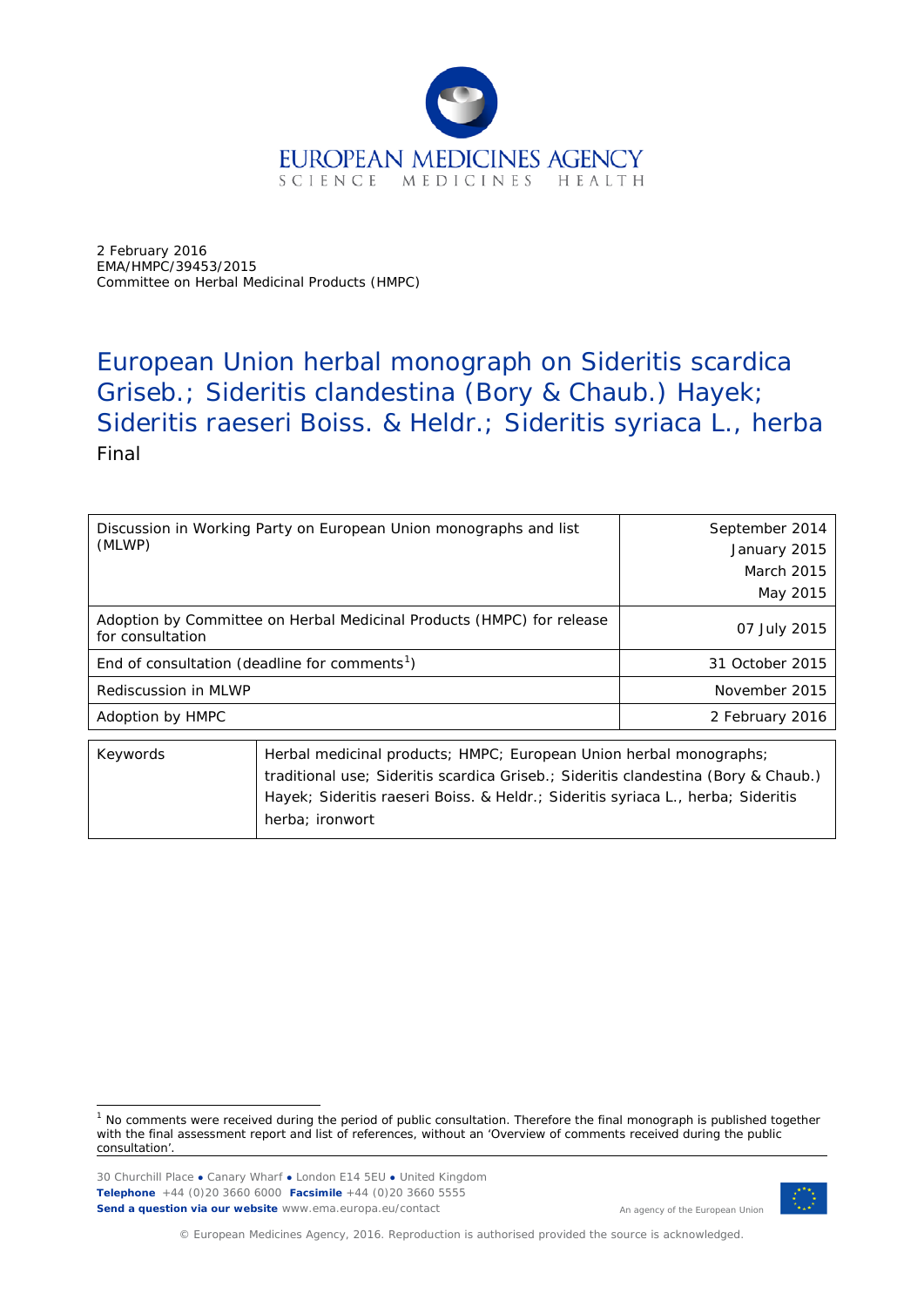| BG (bulgarski): Мурсалски чай, стрък             | LT (lietuvių kalba): Timsrų žolė             |
|--------------------------------------------------|----------------------------------------------|
| CS (čeština): nať hojníku                        | LV (latviešu valoda): Siderītu laksts        |
| DA (dansk): Kortkroneurt                         | MT (Malti): haxixa tas-Sideritis             |
| DE (Deutsch): Berufskraut                        | NL (Nederlands): (Griekse) bergthee, kruid   |
| EL (elliniká): Πόα σιδηρίτου                     | PL (polski): Ziele gojnika                   |
| EN (English): ironwort                           | PT (português): Siderite, partes aéreas      |
| ES (español): Siderita, partes aéreas de         | RO (română): iarba de ceaiul muntelui cretan |
| ET (eesti keel): haavarohuürt                    | SK (slovenčina): Vňať ránhoja                |
| FI (suomi): raudakki, verso                      | SL (slovenščina): zel sklepnjaka             |
| FR (français): Crapaudine (parties aériennes de) | SV (svenska): Sårmynta, ört                  |
| HR (hrvatski): očistova zelen                    | IS (íslenska):                               |
| HU (magyar): sármányvirág virágos hajtása        | NO (norsk): Gresk fjellte                    |
| IT (italiano): Stregonia parti aeree fiorite     |                                              |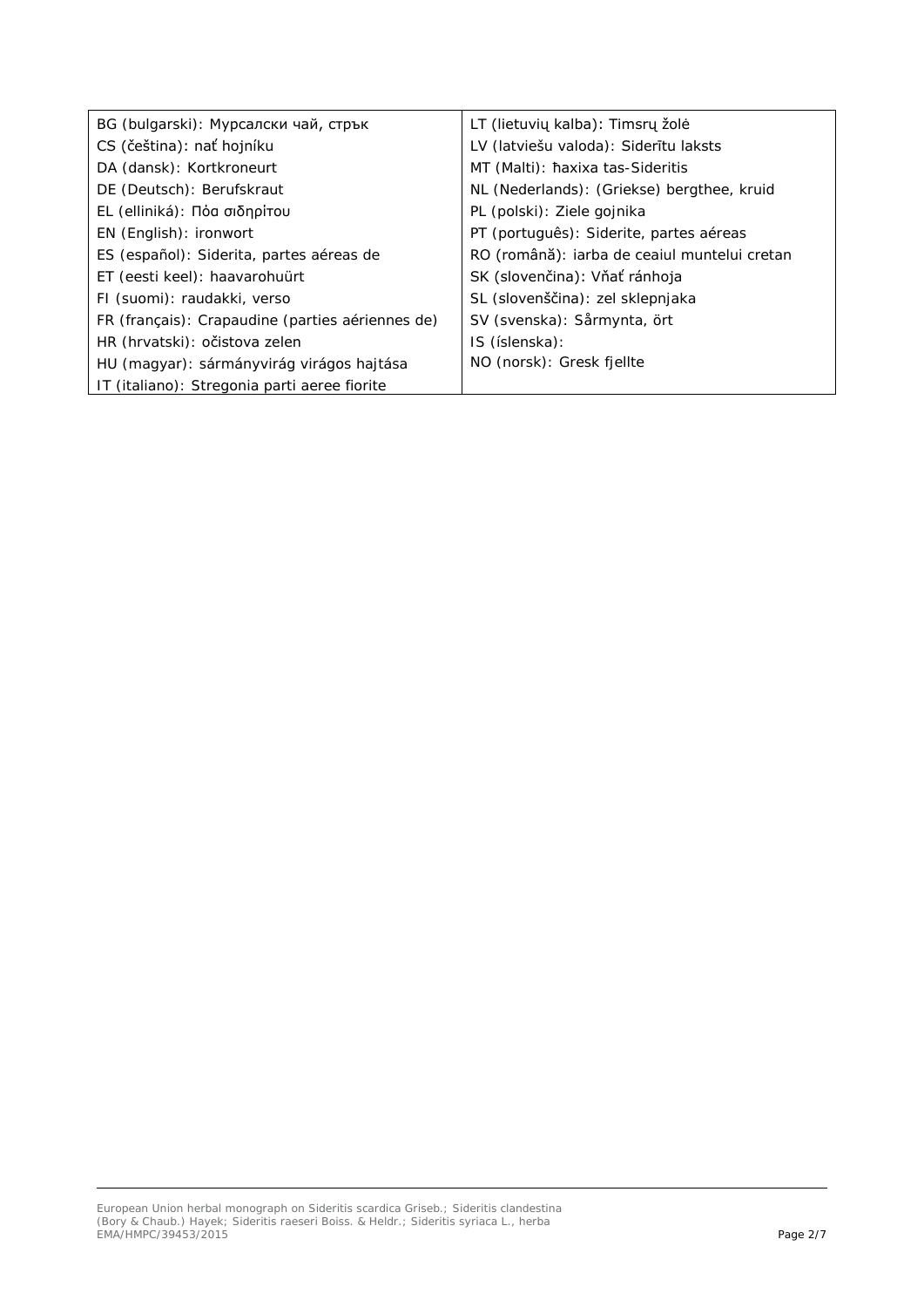**European Union herbal monograph on** *Sideritis scardica*  **Griseb.;** *Sideritis clandestina* **(Bory & Chaub.) Hayek;** *Sideritis raeseri* **Boiss. & Heldr.;** *Sideritis syriaca* **L., herba**

### **1. Name of the medicinal product**

To be specified for the individual finished product.

### **2. Qualitative and quantitative composition**[2](#page-2-0)**,**[3](#page-2-1)

| Well-established use | <b>Traditional use</b>                                                                                                                                   |
|----------------------|----------------------------------------------------------------------------------------------------------------------------------------------------------|
|                      | With regard to the registration application of<br>Article 16d(1) of Directive 2001/83/EC as<br>amended                                                   |
|                      | Sideritis scardica Griseb.; Sideritis clandestina<br>(Bory & Chaub.) Hayek, Sideritis raeseri Boiss. &<br>Heldr.; Sideritis syriaca L., herba (ironwort) |
|                      | i) Herbal substance                                                                                                                                      |
|                      | Not applicable                                                                                                                                           |
|                      | ii) Herbal preparations                                                                                                                                  |
|                      | Comminuted herbal substance                                                                                                                              |

### **3. Pharmaceutical form**

| Well-established use | <b>Traditional use</b>                                                                           |
|----------------------|--------------------------------------------------------------------------------------------------|
|                      | Comminuted herbal substance as herbal tea for<br>oral use.                                       |
|                      | The pharmaceutical form should be described by<br>the European Pharmacopoeia full standard term. |

### **4. Clinical particulars**

#### *4.1. Therapeutic indications*

| Well-established use | <b>Traditional use</b>                            |
|----------------------|---------------------------------------------------|
|                      | Indication 1)                                     |
|                      | Traditional herbal medicinal product used for the |

<span id="page-2-0"></span> $2$  The declaration of the active substance(s) for an individual finished product should be in accordance with relevant herbal quality guidance.

<span id="page-2-1"></span>Detailed specifications for the herbal substance shall be given by references to bibliographic sources in absence of a monograph in the European Pharmacopoeia, a national pharmacopoeia or national codex currently used officially in a Member State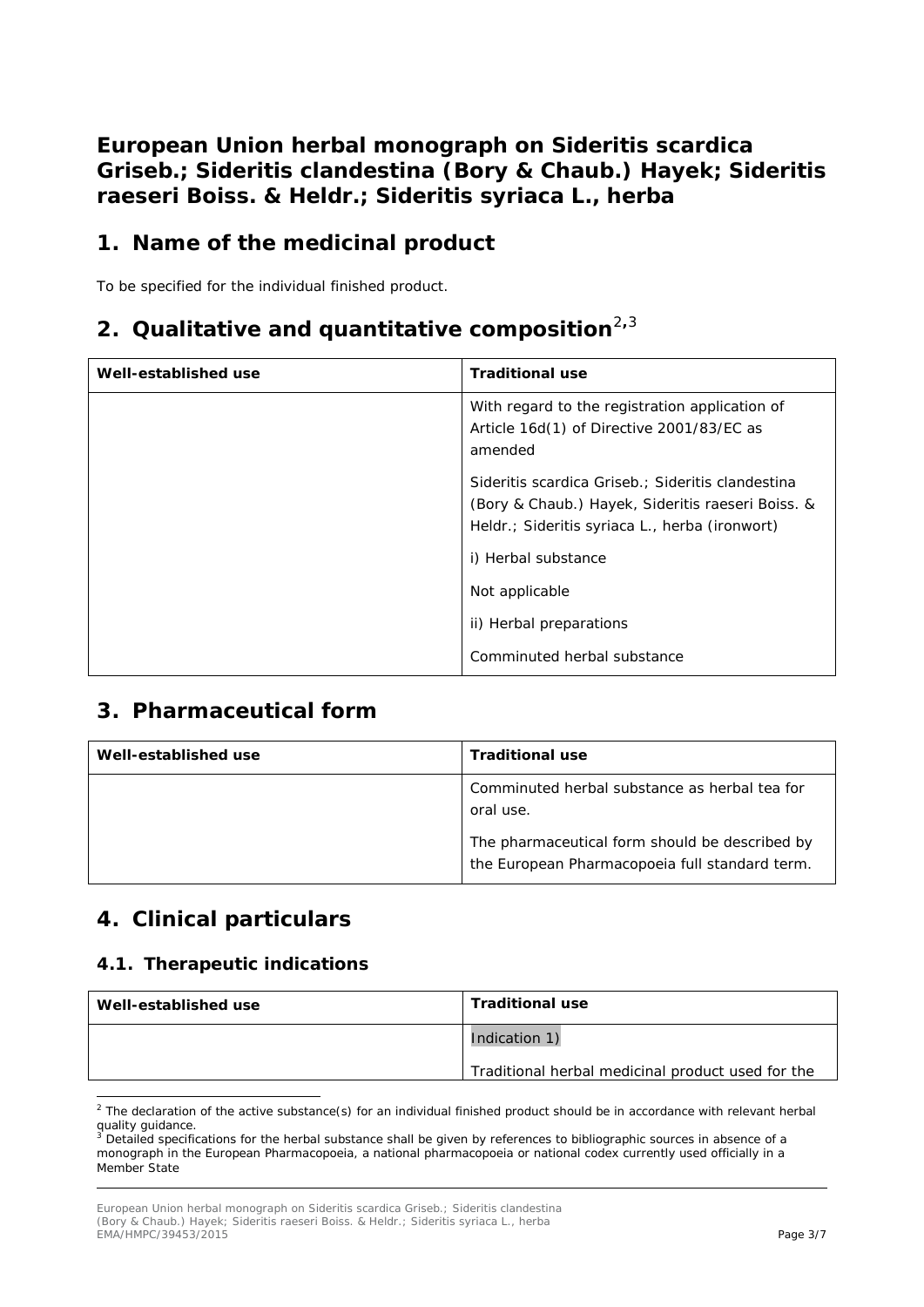| Well-established use | <b>Traditional use</b>                                                                                                                 |
|----------------------|----------------------------------------------------------------------------------------------------------------------------------------|
|                      | relief of cough associated with cold.                                                                                                  |
|                      | Indication 2)                                                                                                                          |
|                      | Traditional herbal medicinal product used for the<br>relief of mild gastrointestinal discomfort.                                       |
|                      | The product is a traditional herbal medicinal<br>product for use in specified indications exclusively<br>based upon long-standing use. |

## *4.2. Posology and method of administration*[4](#page-3-0)

| Well-established use | <b>Traditional use</b>                                                                                                                                              |
|----------------------|---------------------------------------------------------------------------------------------------------------------------------------------------------------------|
|                      | Posology                                                                                                                                                            |
|                      | Adults and elderly                                                                                                                                                  |
|                      | Indication 1) and 2)                                                                                                                                                |
|                      | Single dose:                                                                                                                                                        |
|                      | Herbal tea: 2-4 g of the comminuted herbal<br>substance in 150-200 ml of water as a herbal<br>infusion 2-3 times daily                                              |
|                      | Daily dose up to 12 g                                                                                                                                               |
|                      | The use in children and adolescents under 18<br>years of age is not recommended (see section 4.4<br>'Special warnings and precautions for use').                    |
|                      | <b>Duration of use</b>                                                                                                                                              |
|                      | Indication 1)                                                                                                                                                       |
|                      | If the symptoms persist longer than 1 week,<br>during the use of the medicinal product, a doctor<br>or a qualified health care practitioner should be<br>consulted. |
|                      | Indication 2)                                                                                                                                                       |
|                      | If the symptoms persist longer than 2 weeks<br>during the use of the medicinal product, a doctor<br>or a qualified health care practitioner should be<br>consulted. |
|                      | Method of administration                                                                                                                                            |
|                      | Oral use                                                                                                                                                            |

<span id="page-3-0"></span> <sup>4</sup> For guidance on herbal substance/herbal preparation administered as herbal tea or as infusion/decoction/macerate preparation, please refer to the HMPC 'Glossary on herbal teas' (EMA/HMPC/5829/2010 Rev.1).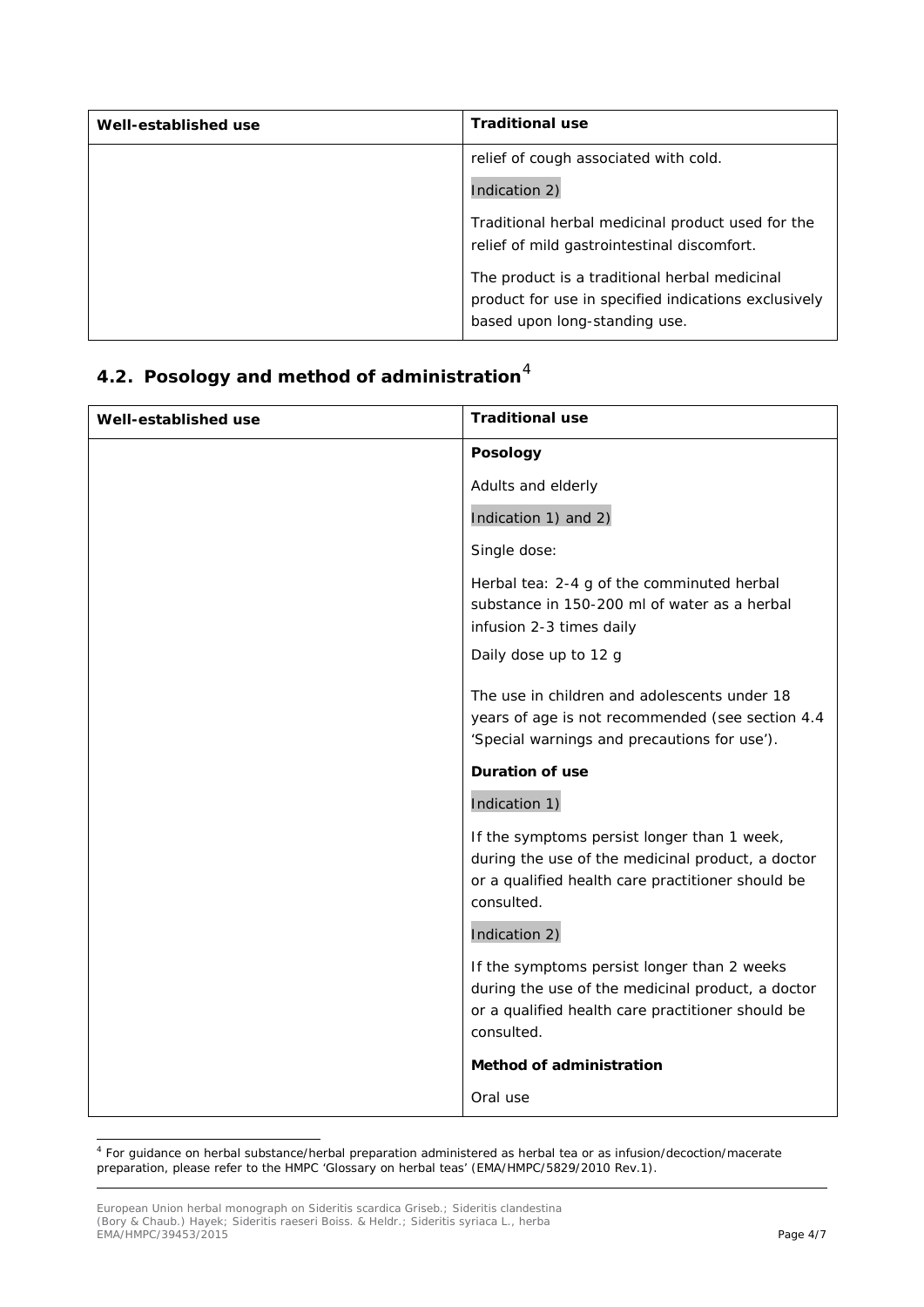#### *4.3. Contraindications*

| Well-established use | <b>Traditional use</b>                                                                              |
|----------------------|-----------------------------------------------------------------------------------------------------|
|                      | Hypersensitivity to the active substance and to<br>other plants of the Lamiaceae (Labiatae) family. |

#### *4.4. Special warnings and precautions for use*

| Well-established use | <b>Traditional use</b>                                                                                                                                                                                                                                                |
|----------------------|-----------------------------------------------------------------------------------------------------------------------------------------------------------------------------------------------------------------------------------------------------------------------|
|                      | The use in children and adolescents under 18<br>years of age has not been established due to lack<br>of adequate data.<br>If the symptoms worsen during the use of the<br>medicinal product, a doctor or a qualified health<br>care practitioner should be consulted. |

#### *4.5. Interactions with other medicinal products and other forms of interaction*

| Well-established use | <b>Traditional use</b> |
|----------------------|------------------------|
|                      | None reported          |

#### *4.6. Fertility, pregnancy and lactation*

| Well-established use | <b>Traditional use</b>                                                                                                                             |
|----------------------|----------------------------------------------------------------------------------------------------------------------------------------------------|
|                      | Safety during pregnancy and lactation has not<br>been established. In the absence of sufficient<br>data, the use during pregnancy and lactation is |
|                      | not recommended.<br>No fertility data available.                                                                                                   |

#### *4.7. Effects on ability to drive and use machines*

| Well-established use | <b>Traditional use</b>                                                                    |
|----------------------|-------------------------------------------------------------------------------------------|
|                      | No studies on the effect on the ability to drive and<br>use machines have been performed. |

#### *4.8. Undesirable effects*

| Well-established use | <b>Traditional use</b>                              |
|----------------------|-----------------------------------------------------|
|                      | None known                                          |
|                      | If adverse reactions occur, a doctor or a qualified |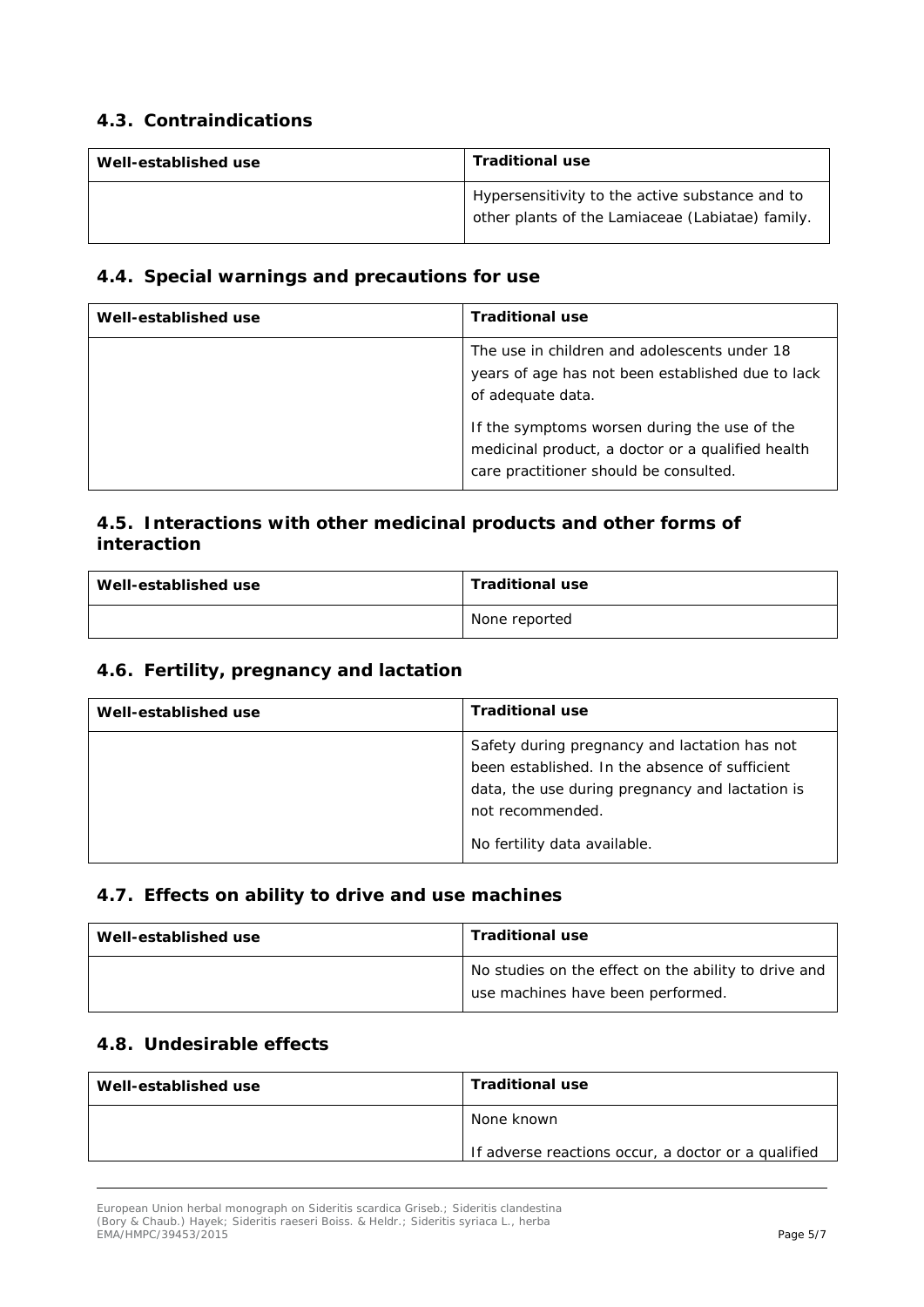| Well-established use | <b>Traditional use</b>                        |
|----------------------|-----------------------------------------------|
|                      | health care practitioner should be consulted. |

#### *4.9. Overdose*

| Well-established use | <b>Traditional use</b>                 |
|----------------------|----------------------------------------|
|                      | No case of overdose has been reported. |

### **5. Pharmacological properties**

#### *5.1. Pharmacodynamic properties*

| Well-established use | <b>Traditional use</b>                                                              |
|----------------------|-------------------------------------------------------------------------------------|
|                      | Not required as per Article $16c(1)(a)(iii)$ of<br>Directive 2001/83/EC as amended. |

#### *5.2. Pharmacokinetic properties*

| Well-established use | <b>Traditional use</b>                          |
|----------------------|-------------------------------------------------|
|                      | Not required as per Article $16c(1)(a)(iii)$ of |
|                      | Directive 2001/83/EC as amended.                |

#### *5.3. Preclinical safety data*

| Well-established use | <b>Traditional use</b>                                                                                                                                                                                                                                                            |
|----------------------|-----------------------------------------------------------------------------------------------------------------------------------------------------------------------------------------------------------------------------------------------------------------------------------|
|                      | Not required as per Article $16c(1)(a)(iii)$ of<br>Directive 2001/83/EC as amended, unless<br>necessary for the safe use of the product.<br>Four Sideritis scardica dry extracts of different<br>polarity (water, 20% and 50% V/V ethanol, and                                    |
|                      | n-heptane) were tested (AMES-test in Salmonella<br>typhimurium strains TA 98, TA 100, TA 1535, TA<br>1537 and TA 102 with and without metabolic<br>activation). No signs of genotoxicity and<br>mutagenicity were observed.<br>Tests on reproductive toxicity and carcinogenicity |
|                      | have not been performed.                                                                                                                                                                                                                                                          |

### **6. Pharmaceutical particulars**

| Well-established use | <b>Traditional use</b> |
|----------------------|------------------------|
|                      | Not applicable         |